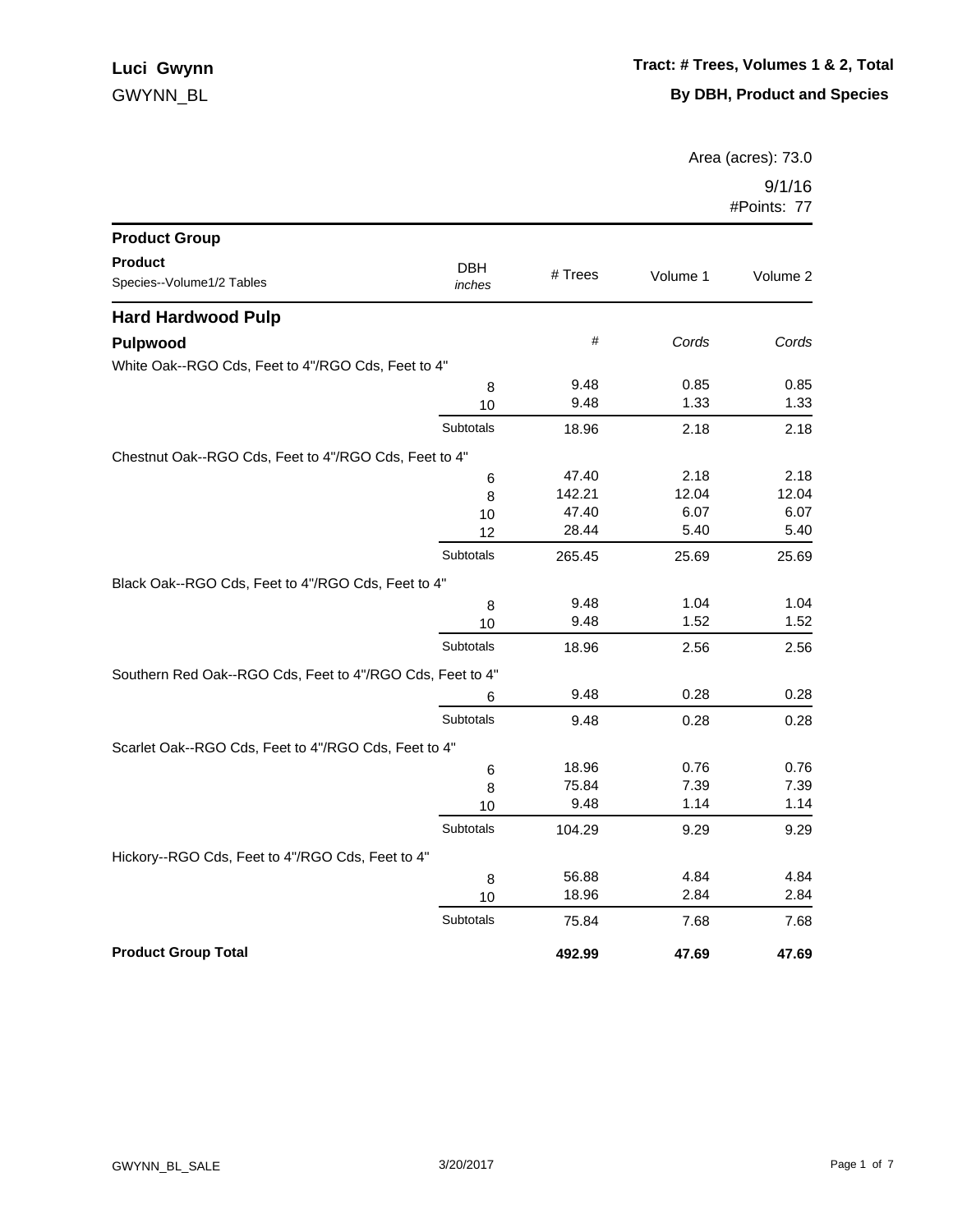|                                             |                      |         |          | Area (acres): 73.0    |
|---------------------------------------------|----------------------|---------|----------|-----------------------|
|                                             |                      |         |          | 9/1/16<br>#Points: 77 |
| <b>Product Group</b>                        |                      |         |          |                       |
| <b>Product</b><br>Species--Volume1/2 Tables | <b>DBH</b><br>inches | # Trees | Volume 1 | Volume 2              |
| .                                           |                      |         |          |                       |

## **Hardwood Sawtimber**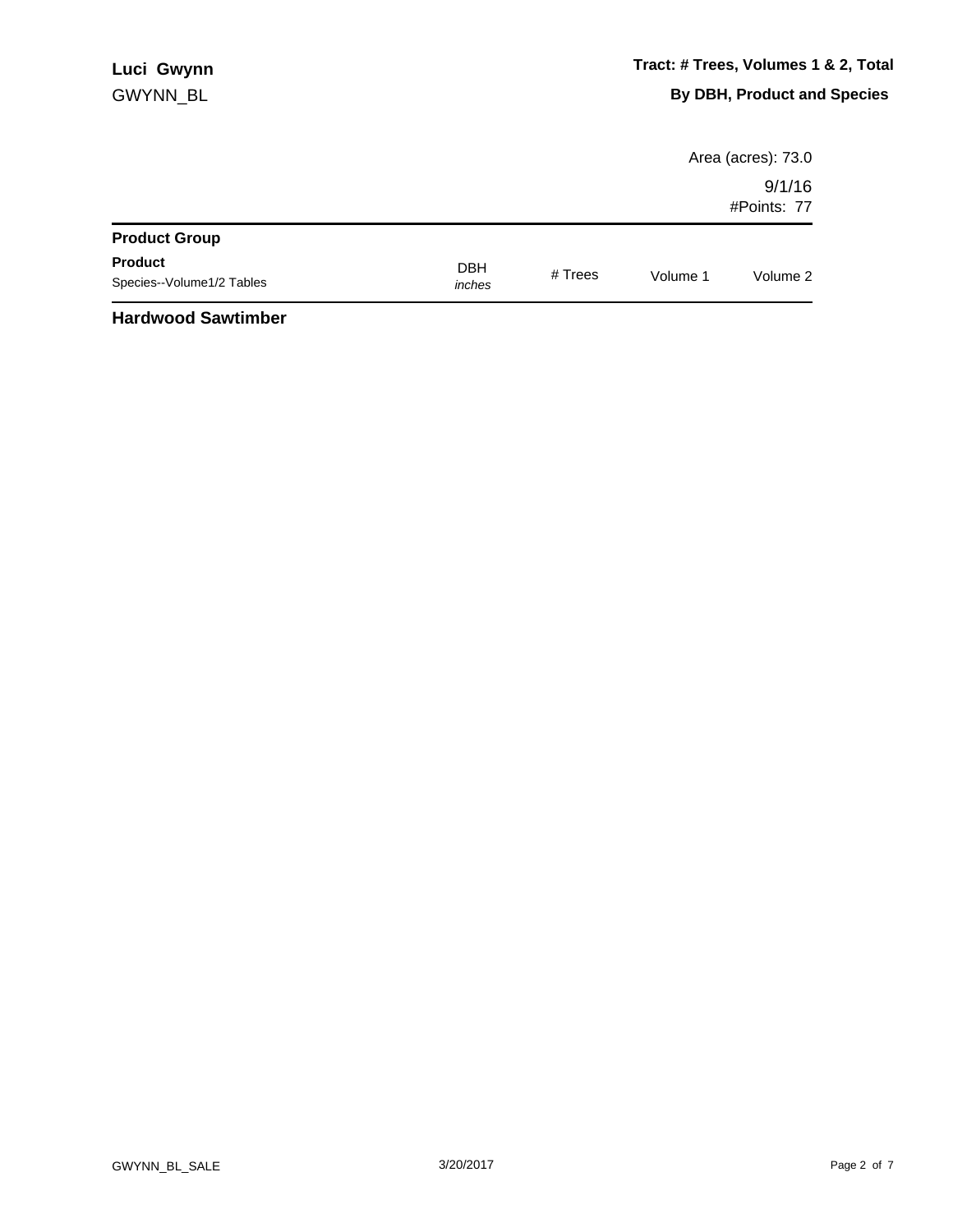## GWYNN\_BL **Luci Gwynn**

Area (acres): 73.0

| <b>Product Group</b>               |            |                |              |              |
|------------------------------------|------------|----------------|--------------|--------------|
| <b>Product</b>                     | <b>DBH</b> |                |              |              |
| Species--Volume1/2 Tables          | inches     | # Trees        | Volume 1     | Volume 2     |
| <b>Hardwood Sawtimber</b>          |            |                |              |              |
| <b>Sawtimber</b>                   |            | $\#$           | <b>MBF</b>   | <b>MBF</b>   |
| White Oak--Inter76/Scrib78         |            |                |              |              |
|                                    | 12         | 47.40          | 3.40         | 3.02         |
|                                    | 14         | 18.96          | 2.35         | 2.16         |
|                                    | 16         | 9.48           | 1.27         | 1.20         |
|                                    | 18         | 37.92          | 7.07         | 6.70         |
|                                    | 20         | 28.44          | 9.33         | 9.02         |
|                                    | 22         | 28.44          | 8.40         | 8.25         |
|                                    | Subtotals  | 170.65         | 31.83        | 30.36        |
| Chestnut Oak--Inter 78/Scrib78     |            |                |              |              |
|                                    | 12         | 227.53         | 17.10        | 14.07        |
|                                    | 14         | 255.97         | 33.67        | 28.94        |
|                                    | 16         | 180.13         | 33.76        | 29.78        |
|                                    | 18         | 161.17         | 37.23        | 33.35        |
|                                    | 20         | 132.73         | 39.39        | 35.93        |
|                                    | 22         | 56.88          | 21.21        | 19.45        |
|                                    | 24         | 28.44          | 10.74        | 9.98         |
|                                    | Subtotals  | 1,042.86       | 193.11       | 171.51       |
| Black Oak--Inter 78/Scrib78        |            |                |              |              |
|                                    | 12         | 47.40          | 3.34         | 2.76         |
|                                    | 14         | 18.96<br>18.96 | 2.25<br>3.70 | 1.95         |
|                                    | 16         | 9.48           | 1.29         | 3.26<br>1.17 |
|                                    | 18<br>20   | 9.48           | 2.81         | 2.56         |
|                                    | 22         | 9.48           | 3.49         | 3.20         |
|                                    | 24         | 9.48           | 4.96         | 4.59         |
|                                    | 28         | 9.48           | 8.89         | 8.31         |
|                                    | Subtotals  | 132.73         | 30.72        | 27.81        |
| Southern Red Oak--Inter 78/Scrib78 |            |                |              |              |
|                                    | 14         | 9.48           | 1.25         | 1.08         |
|                                    | 16         | 9.48           | 1.71         | 1.51         |
|                                    | Subtotals  | 18.96          | 2.96         | 2.59         |
| Northern Red Oak--Inter 78/Scrib78 |            |                |              |              |
|                                    | 18         | 9.48           | 2.98         | 2.65         |
|                                    | 24         | 9.48           | 4.18         | 3.88         |
|                                    | 26         | 18.96          | 11.88        | 11.09        |
|                                    | Subtotals  | 37.92          | 19.04        | 17.62        |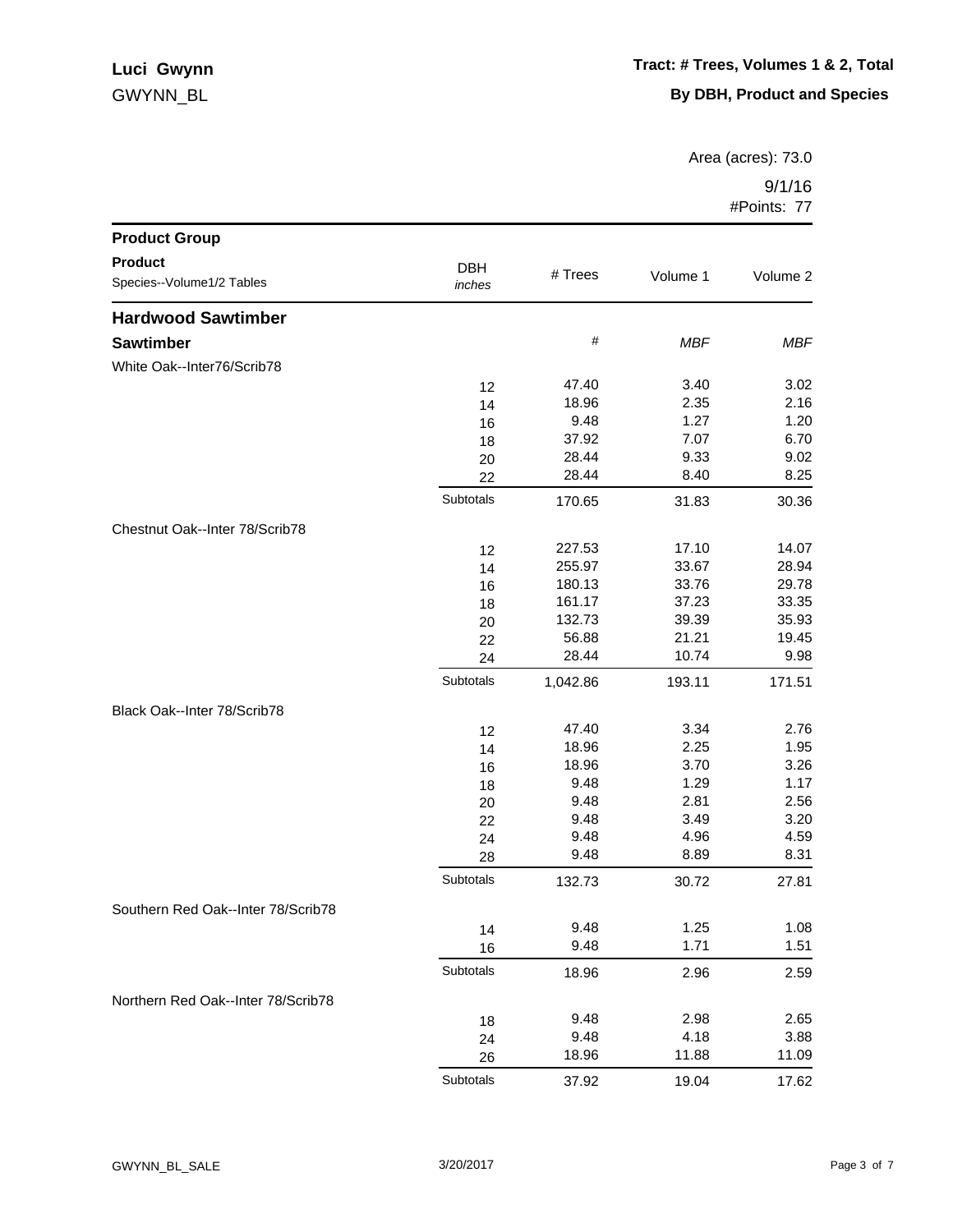## GWYNN\_BL **Luci Gwynn**

Area (acres): 73.0

| <b>Product Group</b>            |            |         |            |            |
|---------------------------------|------------|---------|------------|------------|
| <b>Product</b>                  | <b>DBH</b> |         |            |            |
| Species--Volume1/2 Tables       | inches     | # Trees | Volume 1   | Volume 2   |
| <b>Hardwood Sawtimber</b>       |            |         |            |            |
| <b>Sawtimber</b>                |            | $\#$    | <b>MBF</b> | <b>MBF</b> |
| Scarlet Oak--Inter 78/Scrib78   |            |         |            |            |
|                                 | 12         | 47.40   | 3.51       | 2.89       |
|                                 | 14         | 132.73  | 17.29      | 14.89      |
|                                 | 16         | 85.32   | 15.79      | 13.95      |
|                                 | 18         | 85.32   | 22.51      | 20.10      |
|                                 | 20         | 66.36   | 21.53      | 19.62      |
|                                 | 22         | 85.32   | 36.41      | 33.39      |
|                                 | 24         | 37.92   | 16.60      | 15.40      |
|                                 | 26         | 18.96   | 11.87      | 11.09      |
|                                 | 28         | 9.48    | 8.06       | 7.54       |
|                                 | 30         | 9.48    | 6.81       | 6.43       |
|                                 | Subtotals  | 578.31  | 160.37     | 145.29     |
| Red Maple--Inter 78/Scrib78     |            |         |            |            |
|                                 | 12         | 85.32   | 5.63       | 4.67       |
|                                 | 14         | 66.36   | 6.66       | 5.81       |
|                                 | 16         | 47.40   | 6.43       | 5.72       |
|                                 | 18         | 37.92   | 7.45       | 6.70       |
|                                 | 20         | 9.48    | 2.81       | 2.56       |
|                                 | 22         | 9.48    | 2.75       | 2.52       |
|                                 | Subtotals  | 255.97  | 31.72      | 27.99      |
| Yellow Poplar--Inter 78/Scrib78 |            |         |            |            |
|                                 | 12         | 189.61  | 19.15      | 15.40      |
|                                 | 14         | 189.61  | 31.04      | 26.19      |
|                                 | 16         | 151.69  | 37.72      | 32.95      |
|                                 | 18         | 161.17  | 52.11      | 46.37      |
|                                 | 20         | 104.29  | 41.67      | 37.79      |
|                                 | 22         | 56.88   | 28.66      | 26.21      |
|                                 | 24         | 9.48    | 6.85       | 6.30       |
|                                 | Subtotals  | 862.73  | 217.21     | 191.21     |
| Hickory--Inter 78/Scrib78       |            |         |            |            |
|                                 | 12         | 9.48    | 0.70       | 0.58       |
|                                 | 14         | 47.40   | 6.20       | 5.35       |
|                                 | 18         | 9.48    | 2.98       | 2.65       |
|                                 | Subtotals  | 66.36   | 9.88       | 8.58       |
| Blackgum--Inter 78/Scrib78      |            |         |            |            |
|                                 | 12         | 18.96   | 1.40       | 1.16       |
|                                 | Subtotals  | 18.96   | 1.40       | 1.16       |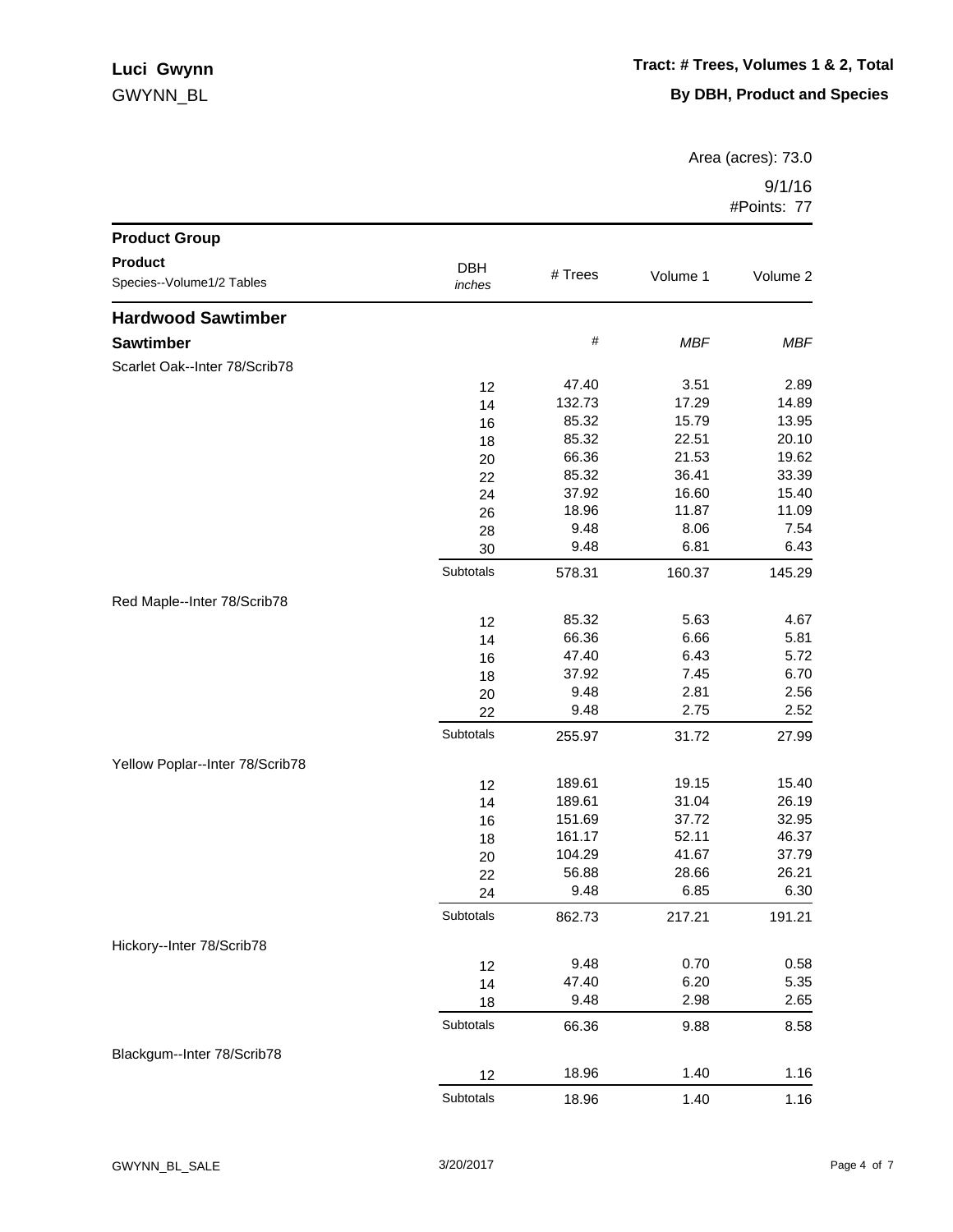Area (acres): 73.0

| <b>Product Group</b>                                    |            |          |            |            |
|---------------------------------------------------------|------------|----------|------------|------------|
| <b>Product</b>                                          | <b>DBH</b> |          |            |            |
| Species--Volume1/2 Tables                               | inches     | # Trees  | Volume 1   | Volume 2   |
| <b>Hardwood Sawtimber</b>                               |            |          |            |            |
| <b>Sawtimber</b>                                        |            | #        | <b>MBF</b> | <b>MBF</b> |
| Misc. Hardwood--Inter 78/Scrib78                        |            |          |            |            |
|                                                         | 12         | 28.44    | 2.07       | 1.70       |
|                                                         | Subtotals  | 28.44    | 2.07       | 1.70       |
| <b>Product Group Total</b>                              |            | 3,213.90 | 700.30     | 625.81     |
| <b>Misc. Conifer Pulpwood</b>                           |            |          |            |            |
| Pulpwood                                                |            | #        | Cords      | Cords      |
| Misc. Conifers--RGO Cds, Feet to 4"/RGO Cds, Feet to 4" |            |          |            |            |
|                                                         | 6          | 56.88    | 2.84       | 2.84       |
|                                                         | Subtotals  | 56.88    | 2.84       | 2.84       |
| <b>Product Group Total</b>                              |            | 56.88    | 2.84       | 2.84       |
| <b>Pine Pulp</b>                                        |            |          |            |            |
| Pulpwood                                                |            | #        | Cords      | Cords      |
| Virginia Pine--RGO Cds, Feet to 4"/RGO Cds, Feet to 4"  |            |          |            |            |
|                                                         | 6          | 47.40    | 2.37       | 2.37       |
|                                                         | Subtotals  | 47.40    | 2.37       | 2.37       |
| Loblolly Pine--RGO Cds, Feet to 4"/RGO Cds, Feet to 4"  |            |          |            |            |
|                                                         | 6          | 9.48     | 0.38       | 0.38       |
|                                                         | Subtotals  | 9.48     | 0.38       | 0.38       |
| Shortleaf Pine--RGO Cds, Feet to 4"/RGO Cds, Feet to 4" |            |          |            |            |
|                                                         | 8          | 9.48     | 1.04       | 1.04       |
|                                                         | Subtotals  | 9.48     | 1.04       | 1.04       |
| White Pine--RGO Cds, Feet to 4"/RGO Cds, Feet to 4"     |            |          |            |            |
|                                                         | 6          | 180.13   | 8.44       | 8.44       |
|                                                         | 8          | 407.66   | 45.70      | 45.70      |
|                                                         | 10         | 56.88    | 10.43      | 10.43      |
|                                                         | Subtotals  | 644.68   | 64.56      | 64.56      |
| <b>Product Group Total</b>                              |            | 711.04   | 68.35      | 68.35      |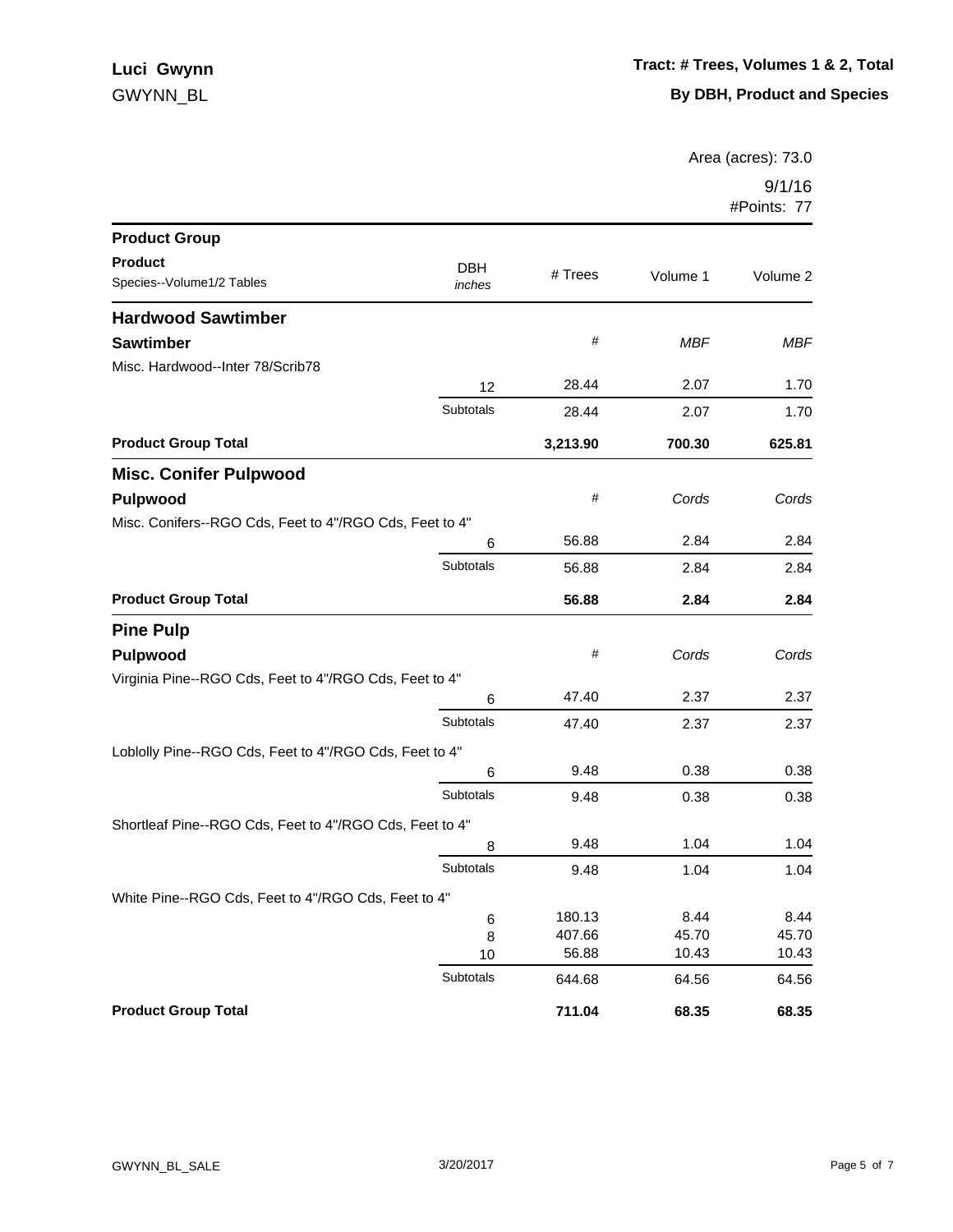## GWYNN\_BL **Luci Gwynn**

Area (acres): 73.0

| <b>Product Group</b>                        |                      |         |            |            |
|---------------------------------------------|----------------------|---------|------------|------------|
| <b>Product</b><br>Species--Volume1/2 Tables | <b>DBH</b><br>inches | # Trees | Volume 1   | Volume 2   |
| <b>Pine Sawtimber</b>                       |                      |         |            |            |
| <b>Sawtimber</b>                            |                      | $\#$    | <b>MBF</b> | <b>MBF</b> |
| Shortleaf Pine--Inter 78/Scrib78            |                      |         |            |            |
|                                             | 10                   | 18.96   | 0.90       | 0.68       |
|                                             | 12                   | 9.48    | 1.14       | 0.90       |
|                                             | 14                   | 18.96   | 2.90       | 2.46       |
|                                             | 16                   | 9.48    | 2.28       | 2.00       |
|                                             | 18                   | 9.48    | 3.55       | 3.14       |
|                                             | Subtotals            | 66.36   | 10.77      | 9.19       |
| White Pine--Inter 78/Scrib78                |                      |         |            |            |
|                                             | 10                   | 151.69  | 7.76       | 5.80       |
|                                             | 12                   | 199.09  | 18.89      | 15.27      |
|                                             | 14                   | 161.17  | 23.12      | 19.68      |
|                                             | 16                   | 47.40   | 11.84      | 10.34      |
|                                             | 18                   | 75.84   | 24.19      | 21.53      |
|                                             | 20                   | 28.44   | 12.89      | 11.64      |
|                                             | 22                   | 37.92   | 20.92      | 19.10      |
|                                             | 24                   | 9.48    | 7.41       | 6.81       |
|                                             | Subtotals            | 711.04  | 127.04     | 110.18     |
| <b>Product Group Total</b>                  |                      | 777.40  | 137.81     | 119.37     |
| <b>Virginia Pine Sawtimber</b>              |                      |         |            |            |
| <b>Sawtimber</b>                            |                      | $\#$    | <b>MBF</b> | <b>MBF</b> |
| Virginia Pine--Inter 78/Scrib78             |                      |         |            |            |
|                                             | 10                   | 28.44   | 1.68       | 1.25       |
|                                             | 12                   | 56.88   | 6.16       | 4.93       |
|                                             | 14                   | 18.96   | 3.30       | 2.77       |
|                                             | 16                   | 9.48    | 2.49       | 2.17       |
|                                             | Subtotals            | 113.77  | 13.63      | 11.12      |
| <b>Product Group Total</b>                  |                      | 113.77  | 13.63      | 11.12      |